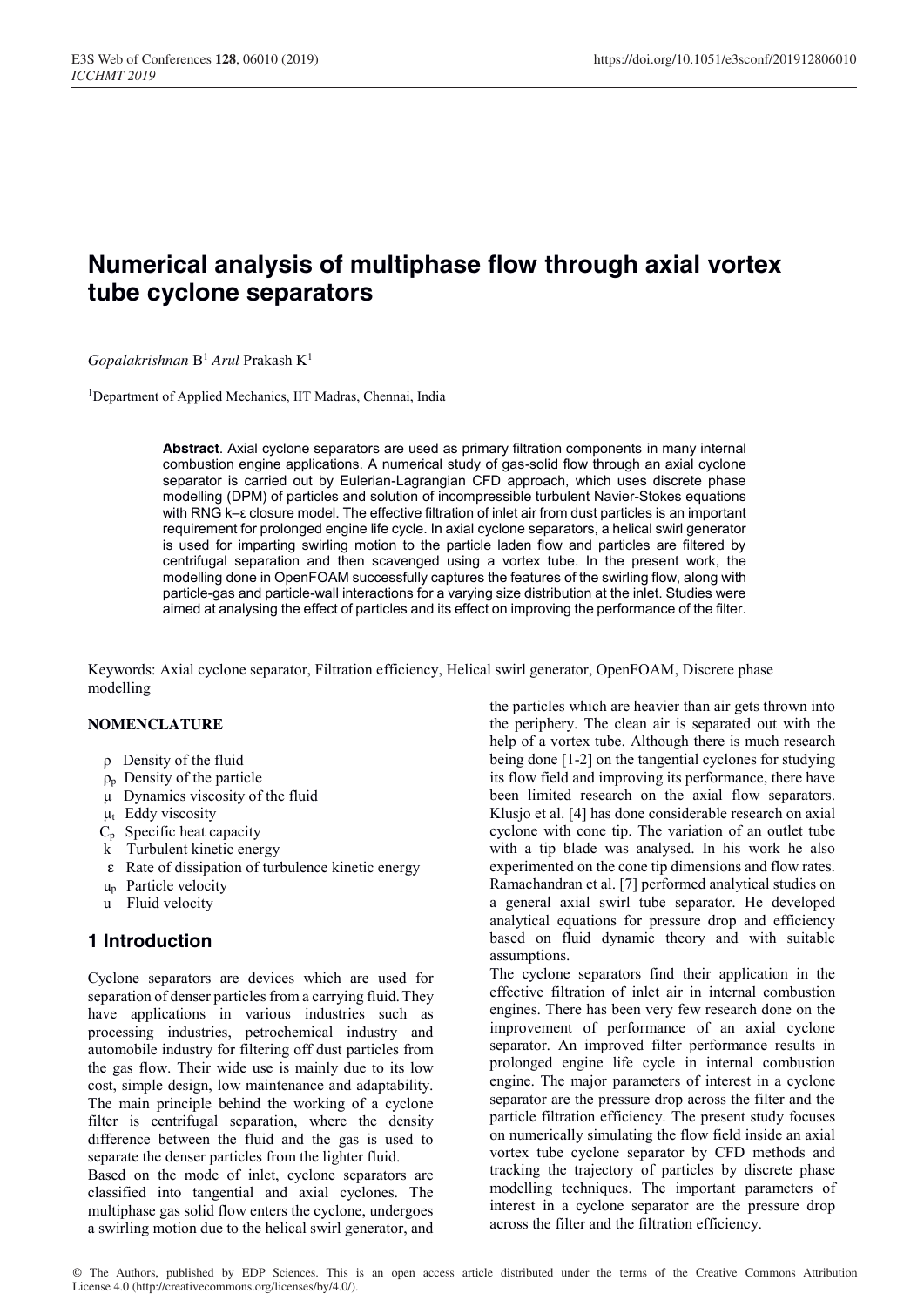A preliminary study on the variation of different parameters and its effect on the output is performed. Studies are done to analyse the trajectory of particles, and how the size of the particles affect the filtration efficiency. Different behaviors of the particles are studied with respect to its implications on the filter performance.

### **2 Analysis and modelling**

### **2.1 Governing equations**

The flow field is obtained by numerically solving the incompressible Navier-Stokes equations given by:

$$
\nabla \cdot \mathbf{V} = 0 \tag{1}
$$

$$
\frac{\partial u}{\partial t} + (\mathbf{V} \cdot \nabla) u = -\frac{1}{\rho} \frac{\partial p}{\partial x} + (v + v_t) \nabla^2 u
$$
  

$$
\frac{\partial v}{\partial t} + (\mathbf{V} \cdot \nabla) v = -\frac{1}{\rho} \frac{\partial p}{\partial y} + (v + v_t) \nabla^2 v
$$
  

$$
\frac{\partial w}{\partial t} + (\mathbf{V} \cdot \nabla) w = -\frac{1}{\rho} \frac{\partial p}{\partial z} + (v + v_t) \nabla^2 w
$$
 (2)

The turbulent viscosity,  $\mu_t$  can be computed from the turbulent kinetic energy, k, and its dissipation rate, given by:

$$
\mu_{t} = C_{\mu} \rho \frac{k^{2}}{\varepsilon}
$$
  

$$
v_{t} = \frac{\mu_{t}}{\rho}
$$
 (3)

The particle trajectories are obtained by integrating the force balance equation on the particle, and can be written as:

$$
\frac{\mathrm{D} \mathrm{u}_{\mathrm{p}}}{\mathrm{d} \mathrm{t}} = \mathrm{F}_{\mathrm{d}}(\mathrm{u} \cdot \mathrm{u}_{\mathrm{p}}) + \mathrm{g} \frac{(\rho_{p} - \rho)}{\rho_{p}} \tag{4}
$$

Where  $F_d$  (u-u<sub>p</sub>) is the drag force per unit particle mass, u represents fluid phase velocity, up represents particle phase velocity.

Re is the relative Reynolds number given by

$$
R_e = \frac{\rho D_p(u-u_p)}{u}
$$

Where  $\rho$  is the density of the particle,  $D_p$  is the particle diameter and  $\mu$  is the fluid dynamic viscosity.

$$
F_d = (\frac{18\mu}{\rho_p D_p 2}) (\frac{R_e C_D}{24})
$$
 (5)

 $C_d$  is known as the drag co efficient and is dependent on the drag law used. A spherical drag model is used and the value of  $C_d$  is obtained from literature [3].

### **2.2 Turbulence model**

The suitable selection of turbulence model is important. for accurately predicting the highly turbulent flow. The RNG model was developed using Re-Normalisation Group (RNG) methods to renormalize the Navier-Stokes equation [8].

The transport equations for  $k$  and  $\varepsilon$  are given by:

$$
\frac{\partial}{\partial t}(\rho k) + \frac{\partial}{\partial x_i}(\rho k u_i) = \frac{\partial}{\partial x_j} \left[ \left( \mu + \frac{\mu_t}{\sigma_k} \right) \frac{\partial k}{\partial x_j} + P_k - \rho \varepsilon \right]
$$
\n(6)

$$
\frac{\partial}{\partial t}(\rho \varepsilon) + \frac{\partial}{\partial x_i} = \frac{\partial}{\partial x_j} \left[ \left( \mu + \frac{\mu_t}{\sigma_{\varepsilon}} \right) \frac{\partial \varepsilon}{\partial x_j} + C_{1\varepsilon} \frac{\varepsilon}{k} P_k - C_{2\varepsilon}^* \rho \frac{\varepsilon^2}{k} \right] \tag{7}
$$

$$
C_{2\epsilon}^* = C_{2\epsilon} + \frac{C_\mu \eta^3 (1 - \eta/\eta_0)}{1 + \beta \eta^3}
$$
\n(8)

Where  $P_k$  is the production term given by

$$
P_k = \mu_t S^2 \tag{9}
$$

$$
\eta = S \frac{k}{\epsilon} \tag{10}
$$

S is the of mean rate of strain tensor defined as

$$
S = (2S_{ij}S_{ij})^{0.5}
$$
 (11)

The constants used are similar to standard k- ε model and are taken as  $Cu=0.0845$ ,  $\sigma_{\epsilon}=0.7194$ ,  $\sigma_{\epsilon}=0.7194$ ,  $C_{\epsilon 1} = 1.42$ ,  $C_{\epsilon 2} = 1.68$ ,  $\eta_0 = 4.38$ ,  $\beta = 0.012$ .

### **2.3 Computational domain and boundary conditions**

The modelling of blade geometry is done in SolidWorks and the computational domain is generated as shown in Figure 1. A fixed velocity of 13.36 m/s is given at the inlet. The domain walls are given no slip boundary condition. At the outlet, zero gauge pressure is given as pressure boundary condition. The flow field is solved using a combination of SIMPLE and PISO algorithm (PIMPLE) and the Discrete Phase Modelling (DPM) of particles is done for calculating the trajectories using Lagrangian solvers in the opensource  $C^{++}$  package OpenFOAM.

The three types of boundary conditions that can be provided for particles are escape, trap and rebound. The inlet and outlet faces are given escape boundary condition. The filter walls are given rebound boundary condition. The particles with a mass density of  $2500 \text{ kg/m}^3$  are injected with the same velocity as that of the incoming flow with a mass concentration of 2  $g/m<sup>3</sup>$ .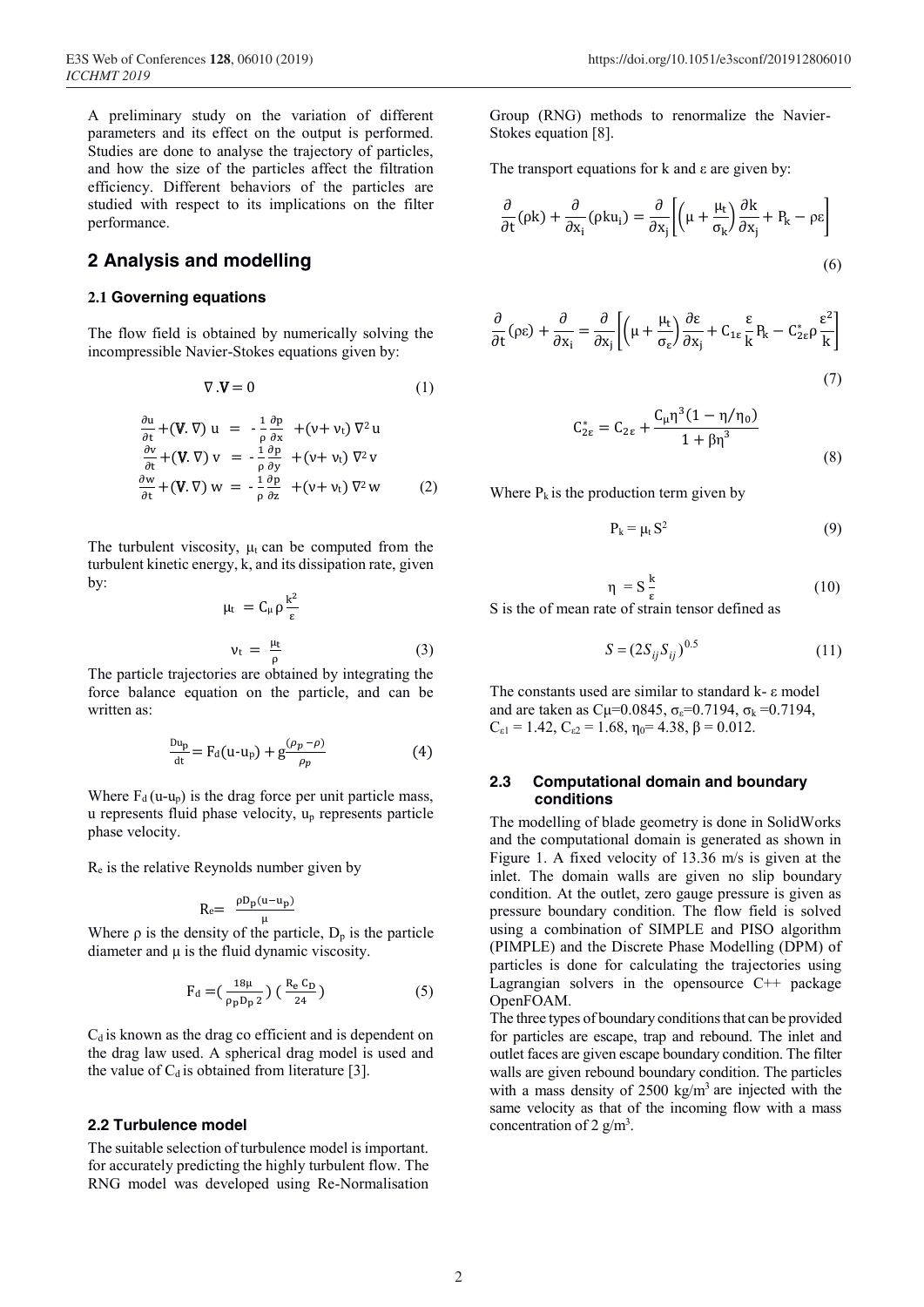

**Figure 1**. Computational domain

Initially, it is essential to check whether the particles affect the main flow field. This is done by enabling two way coupling between the flow and the particles. The discrete phase solver DPMFoam is used for solving the two way coupled equations with particle tracking. Extensive validation of DPMFoam is done by Fernandes et al. [11].

Since the particle concentration is very low, the flow parameters are found to be unaffected by the particles. Hence one way coupling have been found to be sufficient for further calculations. The equations are discretised to second order accuracy. The convergence criteria is given as  $10^{-6}$  for velocity and  $10^{-5}$  for pressure.

**Table 1.** Grid Independence test.

| Number of<br>elements | <b>Pressure</b><br>drop(Pa) |
|-----------------------|-----------------------------|
| 1624447               | 954.2                       |
| 3045752               | 942.5                       |
| 4447587               | 945.7                       |

To obtain mesh independent solution, numerical analysis with different mesh sizes are carried out (Table 1). The pressure drop across the filter is compared for different cases. From the results the variation in pressure drop value is found to be less than 5 % between 3 and 4 million mesh elements and hence a mesh size of about 3 million is chosen for simulations.

# **3 Results and discussion**

Figure 2 shows the pressure contours across mid plane. Since the outlet pressure is gauge pressure, the pressure value at the inlet constitutes the pressure drop. Due to the presence of a protruding output shaft, there is a peak in the pressure value in the center. The face average of the pressure distribution is taken as the pressure drop.



**Figure 2**. Pressure contour across mid-section

The region between the swirl generator and the vortex tube known as the separation region. Here, a negative pressure region is visible and the flow velocity maximum as it converges into the vortex tube(Figure 3).



**Figure 3**. Velocity contour across mid-section

Figure 4 shows the streamlines across the filter. The rotating flow near the blades caused by the blades gives the particles the necessary swirl required to be pushed into the periphery. After the separation region, the majority of the particles follow the path into the annulus and gets scavenged out.



**Figure 4**. Streamlines across the filter



**Figure 5**. Particle tracks across filter for uniform inlet particle distribution

Initially a uniform particle distribution is given at the inlet and results showed that most particles are getting swirled into the periphery (Figure 5) and a smaller fraction exits through the vortex tube. But in the actual scenario, the inlet particles are having a varying diameter distribution. In order to replicate the actual condition, a distributed particle configuration given by Dziubak<sup>[9]</sup> is provided at the inlet.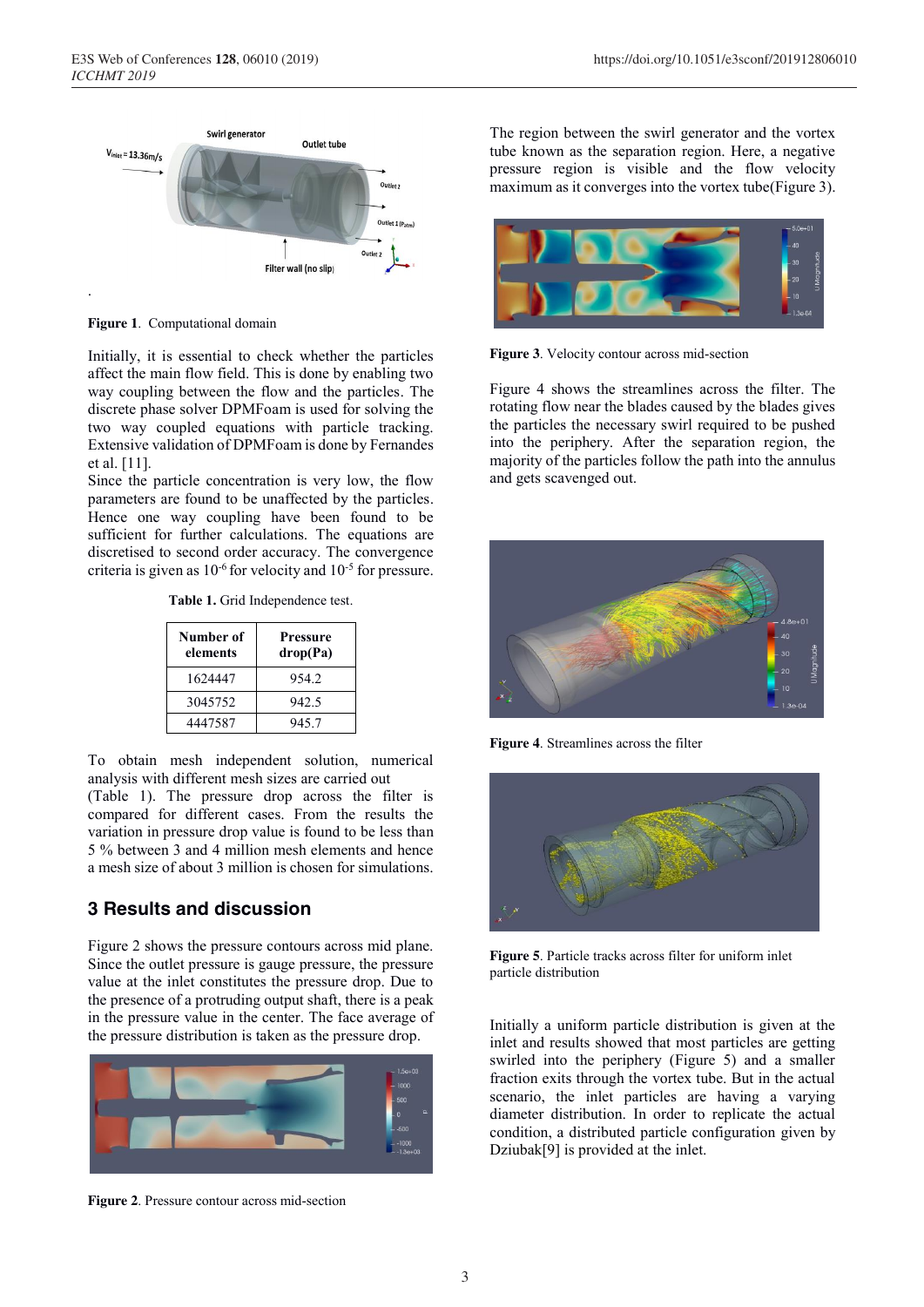#### **3.1 Effect of geometric parameters**

With the objective of improving the performance of the filter, it is necessary to identify the parameters to be varied. Although flow parameters and environment conditions will have an effect on the output, those parameters are not controllable and hence kept the same for relativistic studies.





The axial swirl tube cyclone separator can be divided into two components, the swirl generator and the outlet tube (vortex tube). The swirl generator consists of multiple blades which are curved in the form of a helix (Figure 6).

The four major parameters which influence the cyclone performance are:

- 1) Number of blades
- 2) Blade angle
- 3) Blade length

4) The distance between the swirl generator and the vortex tube (d)

To study the individual effects of a parameter on the performance, a preliminary analysis of the variation of different parameters is done. Each parameter is varied keeping the other factors constant. The trends give a basic understanding of how the output is influenced by the geometric variation

The number of blades of the filter is taken as 3, 4 and 5. From the plots (Figure 7(a)), we see that the pressure drop and efficiency increases with number of blades. The maximum number of blades were limited to 5 since higher pressure drops are unfavorable.

The blade angle is varied from 145 degrees to 175 degrees and the effects on the output are observed (Figure 7(b)). We observe that the pressure drop and efficiency increases with blade angle, but the variation in efficiency is smaller as compared to pressure drop.

The blade length is varied from 13 mm to 22 mm. It is found to be a sensitive parameter and has a significant effect on both the pressure drop and filtration efficiency (Figure 8(a)). The pressure drop decreases with blade length, but at the cost of a decrease in filtration efficiency.



**Figure 7.** Variation of pressure drop and filtration efficiency with (a) Number of blades (b) Blade angle

The blade tube distance is found to have a very small effect on both the parameters (Figure 8(b)). Both the pressure drop and the filtration efficiency does not change significantly to have an effect on the overall performance.



**Figure 8.** Variation of pressure drop and filtration efficiency with (a) Blade length (b) Blade tube distance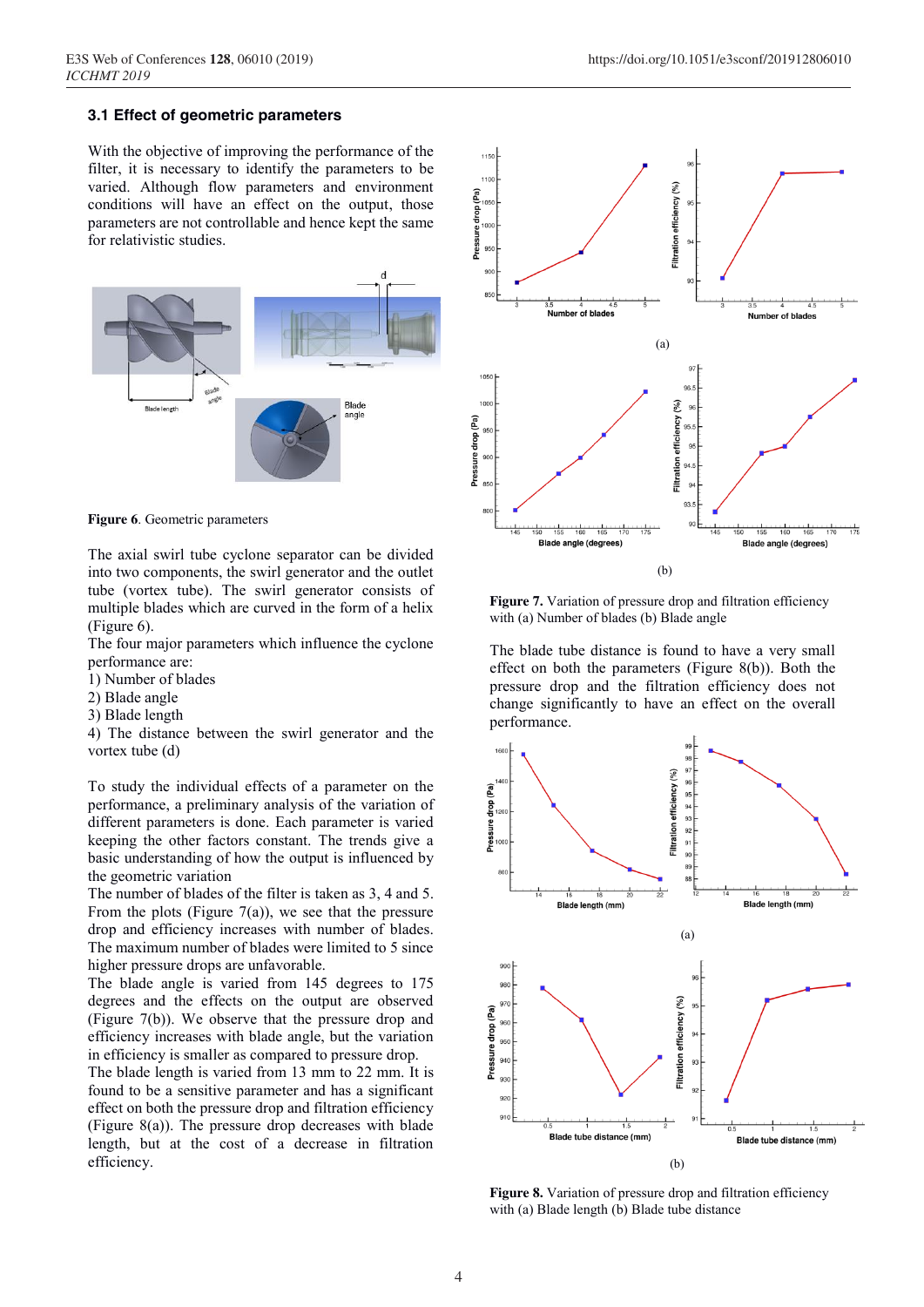#### **3.2 Effect of particle size on filtration efficiency**

To study about the effect of particle size on the filtration efficiency, particles of different diameters are injected with one particle diameter at a time. The heavier particles, having larger inertia gets swirled more than the lighter particles. From a varying particle distribution at the inlet, it is difficult to understand the effect of each particle size on the efficiency accurately. Hence particles of a specific sizes is injected with uniform distribution and the variation is studied.



**Figure 9.** Variation of Filtration efficiency with particle diameter

From figure 9, we see that till a particle size of about 60 microns, the particle efficiency increases. Subsequently, there is a decrease observed in the particle efficiency with increase in particle size. To understand this anomaly, an analysis of the complete particle trajectories is to be made.



**Figure 10**. Particle velocity vectors at intermediate time instant for particle diameter,  $d = 10$  microns

When the particle enters the swirl generator, it gets swirled radially outward because of the radial velocity generated due the influence of both the axial component of the flow, which carries it forward, and the radial component which causes it to swirl. If the radial velocity is very small compared to the axial velocity, by the time the particle encounters major collisions, the axial component carries it forward and hence it takes a more outward path and gets filtered off. This is the case with particles of smaller size (Figure 10).

After a particular particle size, the heavier particles having a higher radial velocity encounters more number of collisions before it comes out of the swirl generator and hence its path is heavily altered due to the collisions.



**Figure 11.** Particle velocity vectors at intermediate time instant for particle diameter,  $d = 100$  microns

Also, the impact of collision on the particle is higher. Due to these effects, instead of swirling towards the periphery, a higher fraction of heavy sized particles shows a change from the original trajectory after multiple collisions and exits through the outlet tube (Figure 11) which causes a decrease in efficiency



**Figure 12.** Filtration efficiency vs particle diameter curve with different blade angles

The size of the particle at which this effect starts to dominate depends on both the flow and geometric conditions. The main parameters affecting this cut off size are the flow velocity, filter diameter, blade length, number of blades and blade angle.



**Figure 13**. Filtration efficiency vs particle diameter curve with different blade lengths